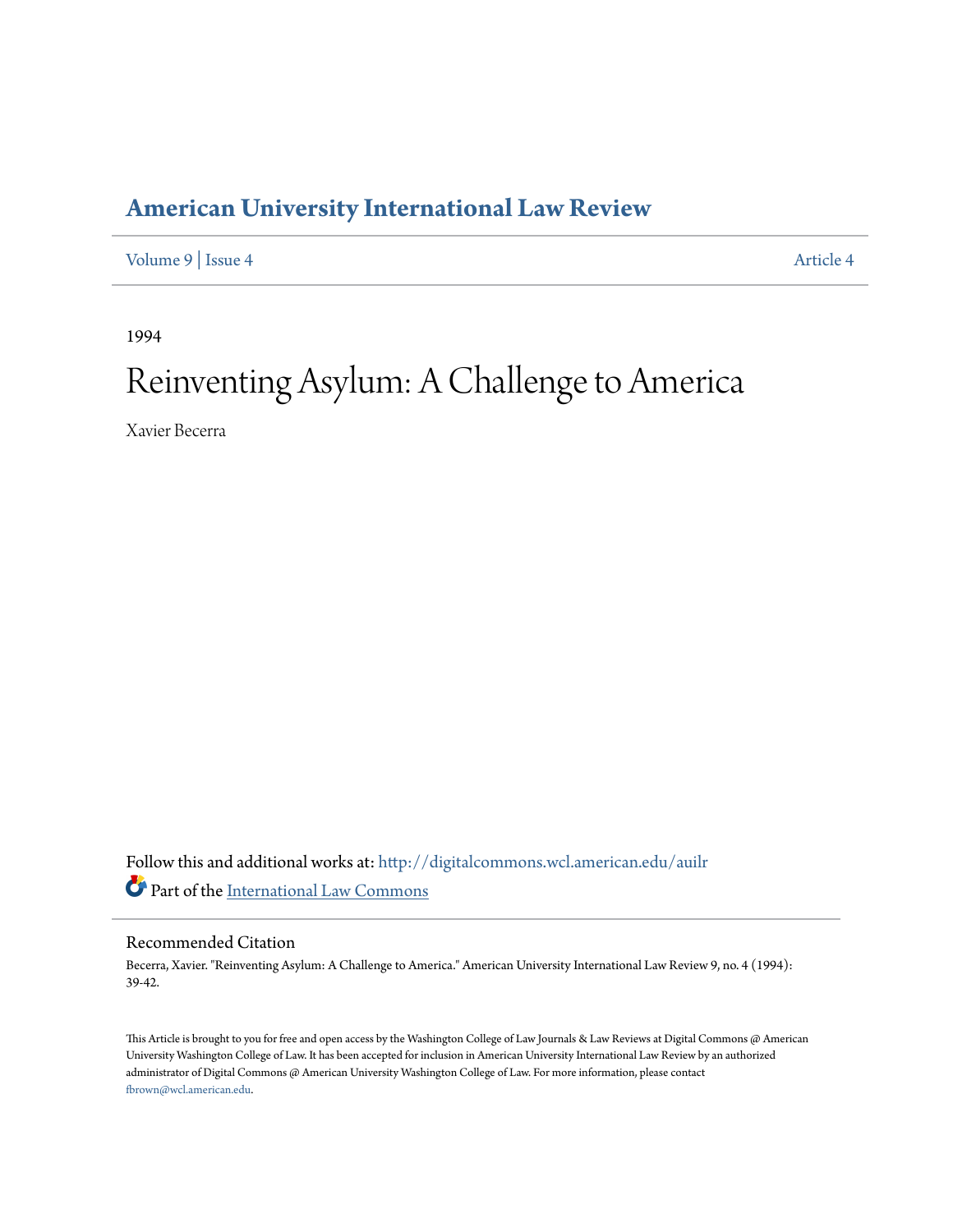### REINVENTING ASYLUM: A CHALLENGE TO AMERICA

#### The Honorable Xavier Becerra"

Since the inception of the United States, it has always been the most generous nation vis-à-vis people who are trying to flee their own country and seek asylum in the United States. Some estimates show that at least twenty million people world-wide are currently on the verge of becoming political asylum requesters. That is, of course, if they could reach a country which would admit them. Most of these individuals end up going to neighboring countries of the country in which they live. They rarely make it to U.S. borders; nonetheless, the United States does end up taking in a number of people. In fact, the United States takes more people into its borders than any other country in the world. Thus, it is very generous with regard to those seeking political asylum. Unfortunately, a retrenchment of many people is presently occurring, especially among some politicians, as a result of the World Trade Center bombing. This essay briefly explains the retrenchment.

The United States has a significant number of people seeking asylum. This is not, however, due to a natural flaw in its system. An assesment of the undergirding of the U.S. asylum system reveals too few asylum officers, very limited detention space, and a system clogged by its procedures. Additionally, "reformers" are proposing varied solutions because they see the existing asylum system as encouraging individuals to stay in this country. These "reformers" talk about raising the standard of proof required for conditions to qualify for political asylum. They speak of establishing summary exclusion proceedings as soon as someone steps onto U.S. soil. They envision sending people back to a country they are fleeing (or plan to flee) because of the possibility of death. Revamping the system in such ways should be thoroughly reconsidered. The United States has people who try to flee persecutions. Thus, the United States

**<sup>\*</sup>** Congressman Becerra is a democrat representing the **30th** congressional district in Los Angeles, California.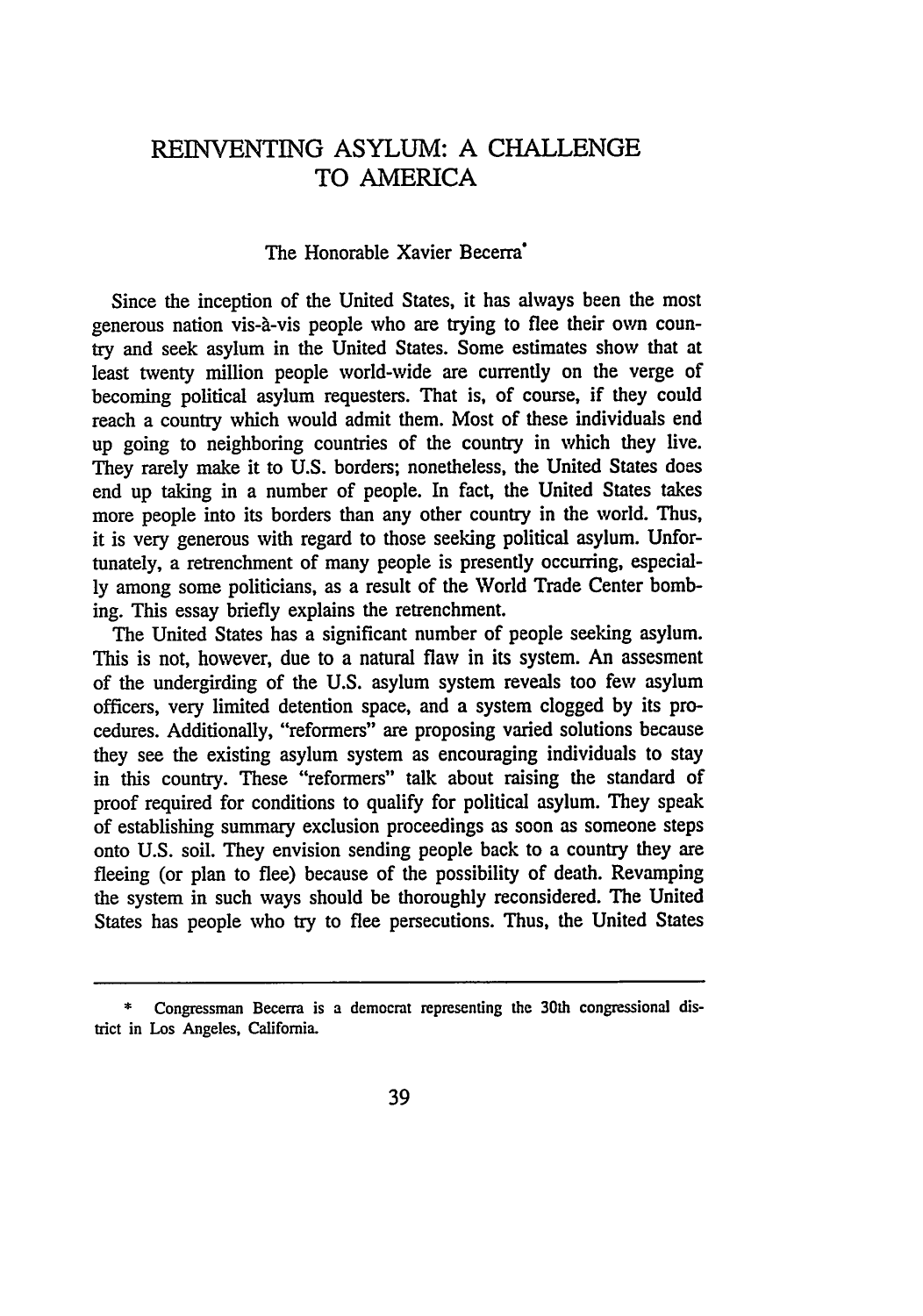should bear in mind the importance of continuing to provide asylum, as it is possible that U.S. citizens will need to flee persecution from their own land.

Let me go into a few things that trouble me about the asylum issue in Congress. I co-authored, with Congressman Nadler from New York, an asylum law because we were very distressed about several policies we saw coming out of the Administration and from other members of Congress. Certain specifics disturbed us. For example, there has been speculation of changing asylum case standards. At this time, the threshold of standards for an asylum seeker first entering the country is fairly low. Under these newly proposed procedures, an asylum seeker would appear only before an Immigration and Naturalization Service (INS) officer trained in asylum proceedings. Their appeal would be with another asylum officer from the INS, who would then make the determination if their colleague had made the proper decision. This process could last anywhere from an hour to a month's time, depending on how quickly an INS officer processes the paperwork, and whether there is an appeal.

This proposal presents several problems. For example, a woman fleeing Bosnia will unlikely possess documents saying that she is a Bosnian fleeing persecution because she happens to be Muslim and Serbs have been able to overtake where she lives. If the woman has been abused sexually or physically in any way she will unlikely be prepared to tell an unfamiliar male INS officer the details of her suffering. Furthermore, the language barrier will compound the difficulty of expressing herself. Moreover, the INS officer will unlikely be able to understand and ingest all the information that she is providing to him.

This proposal would give this INS officer carte blanche. The officer, not a tribunal, is sole trier of this individual. No judicial review of the proceedings is available. The INS officer has sole discretion in the initial decision. The written findings by this particular officer are forwarded to another INS officer who reviews the paper work and considers the appeal. Never does the appeals officer talk to the person seeking asylum. The system is problem-ridden to a frightening extent for the following reasons: (1) the current number of INS officers, (2) the general sentiment of the American public when it comes to anyone who is foreign-born or an immigrant, (3) the lack of understanding of what an asylum seeker should expect from our asylum process, and (4) the likelihood that individuals seeking asylum are not necessarily thinking of preparing their case as they are fleeing or being transported over to the United States, in spite of their being required to present their case immediately upon arrival.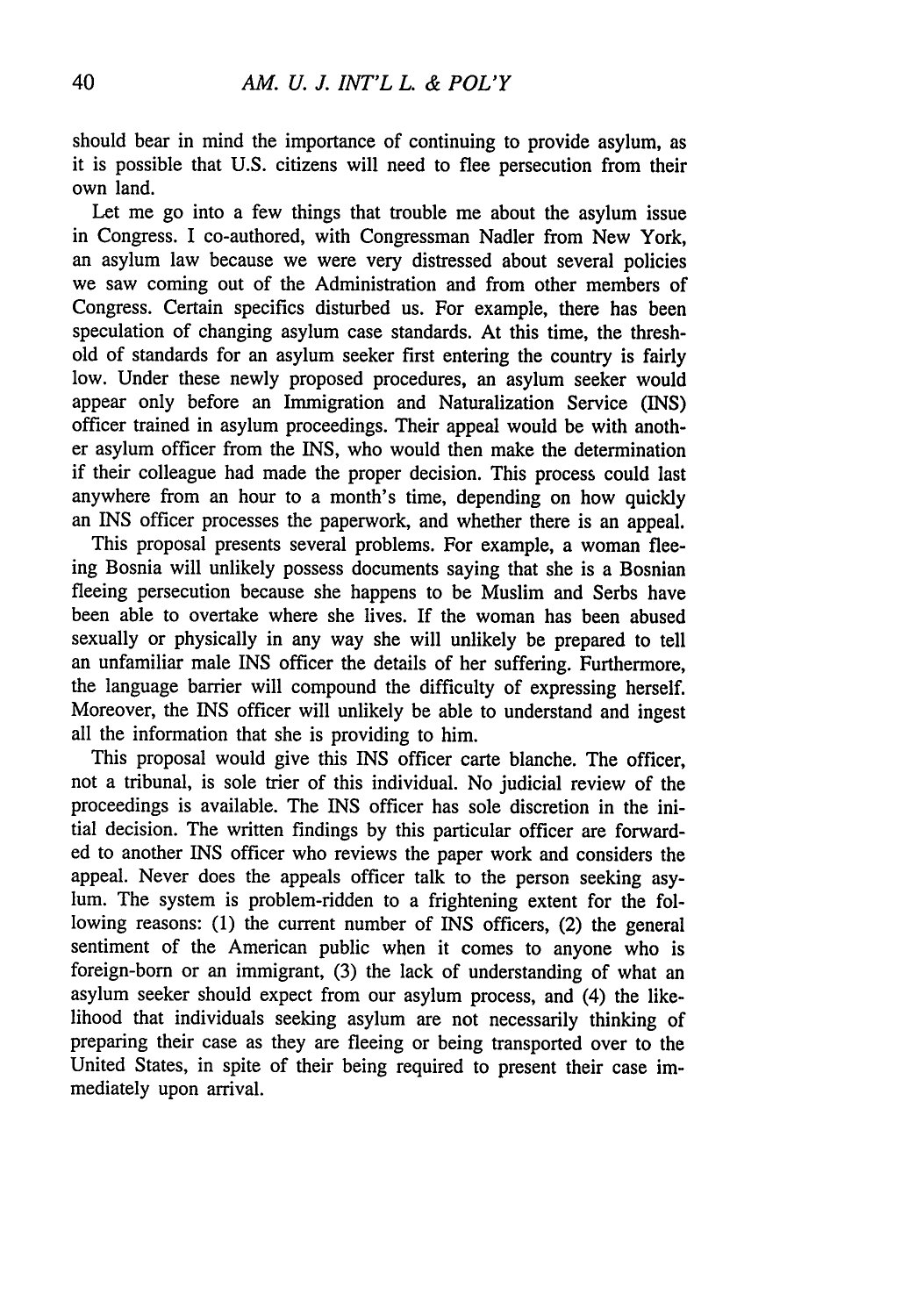What are some of the solutions to the **U.S.** asylum problem? First, we should afford judicial review of asylum requests. If the United States provides the option of a hearing before a judge to an individual who has received a parking ticket, why don't we give that same opportunity to individuals who claim that they are suffering persecution and need to flee because of threat of harm or death?

A second major problem is that the political asylum system suffers from a lack of personnel. The United States currently has 270 adjudicators and staff handling the over 140,000 asylum cases that come in each year. It is evident that the United States does not have the resources and personnel it takes to handle these cases. The INS also has a backlog of close to 400,000 cases and they cannot expeditiously and fairly address the concerns of people who have valid asylum claims. Furthermore, the issue of too few detention facilities for asylum applicants complicates the situation.

Third, public perception adds to the problems of the U.S. asylum system. The perception prevails that anyone coming to the United States for asylum can get out of the system, get a work permit, go out and make a living, and ultimately someday plant a bomb. This perception is wrong. Most people are not terrorists. Approximately 144,000 people requested political asylum last year. Among those 144,000 people are undoubtedly those who are poorly intentioned, and the United States should have no qualms about keeping those few individuals out. Not only is the United States trying to raise the standard of review and proof required for asylum seekers, but at the same time it is trying to shortchange the process to get rid of as many of these people as quickly as possible.

One option which has been discussed is to send people requesting asylum back to the country from whence they "leapfrogged" so as to get to the United States after leaving their home country. This is problematic. The previous example of the woman fleeing from Bosnia will also illustrate this point. In her case, escape is possible only if she first travels to Turkey before finding a country in which to apply for asylum. She may still face persecution there, but she cannot be granted asylum in the United States or the United Kingdom because she could not get a direct flight to John F. Kennedy or Heathrow Airport. It is unfair that the U.S. system sends people back just because they made a stopover in another country. Obviously, if someone has permanently resettled in a country before coming to the United States, they should not be allowed to seek political asylum in the United States.